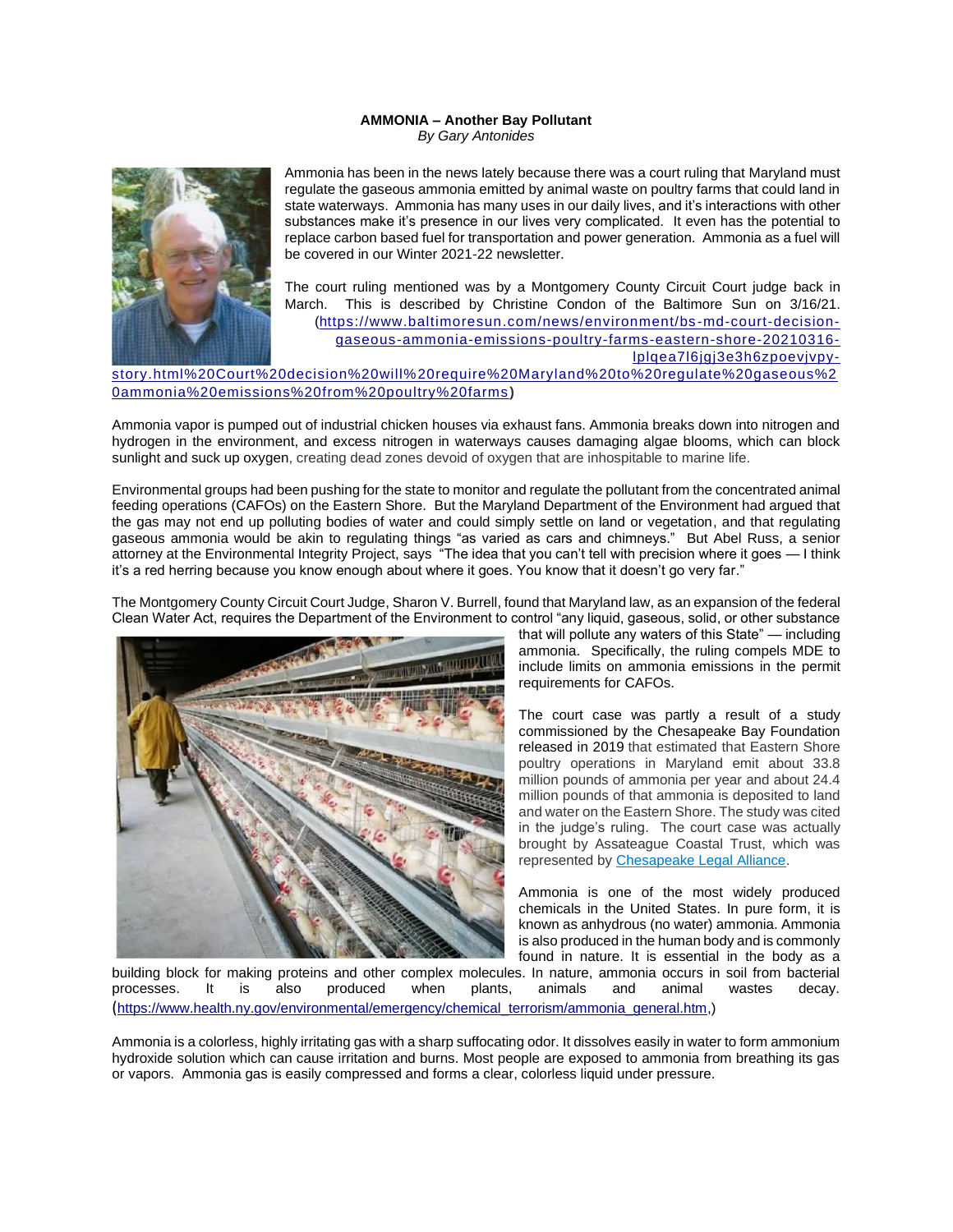

About 80% of the ammonia produced in industry is used in agriculture as fertilizer. Ammonia is also used as a refrigerant gas, to purify water supplies, and in the manufacture of plastics, explosives, fabrics, pesticides, dyes and other chemicals, and is in many household and industrial-strength cleaning solutions

Ammonia gas is lighter than air and will rise, so that generally it does not settle in lowlying areas. However, in the presence of moisture, ammonia forms vapors that are heavier than air. These vapors settle on the ground or bodies of water.

When ammonia enters the body as a result of breathing, swallowing or skin contact, it reacts with water to produce ammonium hydroxide. This chemical is very corrosive and

damages cells in the body on contact. Exposure to high concentrations of ammonia in air causes immediate burning of the eyes, nose, throat and respiratory tract and can result in blindness, lung damage or death. Swallowing ammonia can cause burns to the mouth, throat and stomach. Skin or eye contact with concentrated ammonia can also cause irritation and burns.

In the Bay, in addition to breaking down into nitrogen and hydrogen, where the nitrogen causes nutrient overenrichment, <https://www.epa.gov/wqc/aquatic-life-criteria-ammonia#what> says that some ammonia will persist in aquatic environments and cause direct toxic effects on aquatic life. When ammonia is present in water at high enough levels, it is difficult for aquatic organisms to sufficiently excrete the toxicant, leading to toxic buildup in internal tissues and blood, and potentially death.

Ammonia is a common cause of fish kills according t[o https://www.epa.gov/caddis-vol2/ammonia.](https://www.epa.gov/caddis-vol2/ammonia) However, the most common problems associated with ammonia relate to fish growth, gill condition, organ weights and red blood cell levels.

## [https://www.health.ny.gov/environmental/emergency/chemical\\_terrorism/docs/ammonia\\_tech.pdf](https://www.health.ny.gov/environmental/emergency/chemical_terrorism/docs/ammonia_tech.pdf)

describes how ammonia interacts immediately upon contact with available moisture in the skin, eyes, oral cavity, respiratory tract, and particularly mucous surfaces to form the very caustic ammonium hydroxide.

Another article, [https://thefishsite.com/articles/the-impact-of-costal-acidification-to-the-aquaculture-industry,](https://thefishsite.com/articles/the-impact-of-costal-acidification-to-the-aquaculture-industry) describes a different effect. As noted, nitrogen causes a bloom in the zooplankton and phytoplankton, but as this small animal and plant matter then decomposes, it results in more carbon dioxide being mixed into the water. This forms carbonic acid, particularly damaging to shellfish.

Professor Li, from the University of Delaware's College of Agriculture and Natural Resources, is working on a project to control nutrient emissions from poultry houses.

## [\(https://www.poultryworld.net/Broilers/Housing/2016/2/Controlling-ammonia-emissions-from-poultry-houses-](https://www.poultryworld.net/Broilers/Housing/2016/2/Controlling-ammonia-emissions-from-poultry-houses-2760421W/)

[2760421W/\)](https://www.poultryworld.net/Broilers/Housing/2016/2/Controlling-ammonia-emissions-from-poultry-houses-2760421W/). There are several products on the market to control ammonia in poultry houses, such as adding alum to poultry litter. However, Li says the effects of ammonia generated by poultry involves greenhouse gas emissions as well, which had been unappreciated. Li partnered with researchers at the United States Department of Agriculture (USDA), the University of Tennessee and Oklahoma State University for the project and the results of the research were recently published in the Journal of Environmental Quality. They not only looked at the ammonia reduction due to alum, they also looked at how the alum could potentially impact the greenhouse gas emissions. They showed that it reduced a considerable amount carbon dioxide emissions. Because alum is an acidic product, it reduces microbial activity in the litter and reduces the ammonia emissions. Ammonia also comes from uric acid being broken down by bacteria and enzymes. It becomes ammonia and carbon dioxide.

Some farmers already work to mitigate ammonia emissions by planting trees, shrubs and tall grasses near exhaust fans, adding treatments to chicken litter aimed at keeping ammonia levels low, adjusting the diet of the chickens, and by using biofilters. Biofilters work by absorbing noxious gases as they are exhausted from the coops into a biofilm where microorganisms break down the gases into carbon dioxide, water and salts. Environmental advocates say MDE should require these sorts of modifications, which are fairly inexpensive.

In 2018, the Environmental Integrity Project conducted a study that found poultry barns likely emit twice the ammonia that the U.S. Environmental Protection Agency had assumed. A 2019 study by researchers at North Carolina State University found that anywhere from 180 tons to 560 tons of ammonia could be landing in the Chesapeake Bay each year from poultry farms in the Delmarva Peninsula.

The Environmental Integrity Project, a nonprofit advocacy group, found that ammonia emissions have been increasing in part because the number of birds in the Chesapeake Bay region has been increasing, as well as the size of those birds.